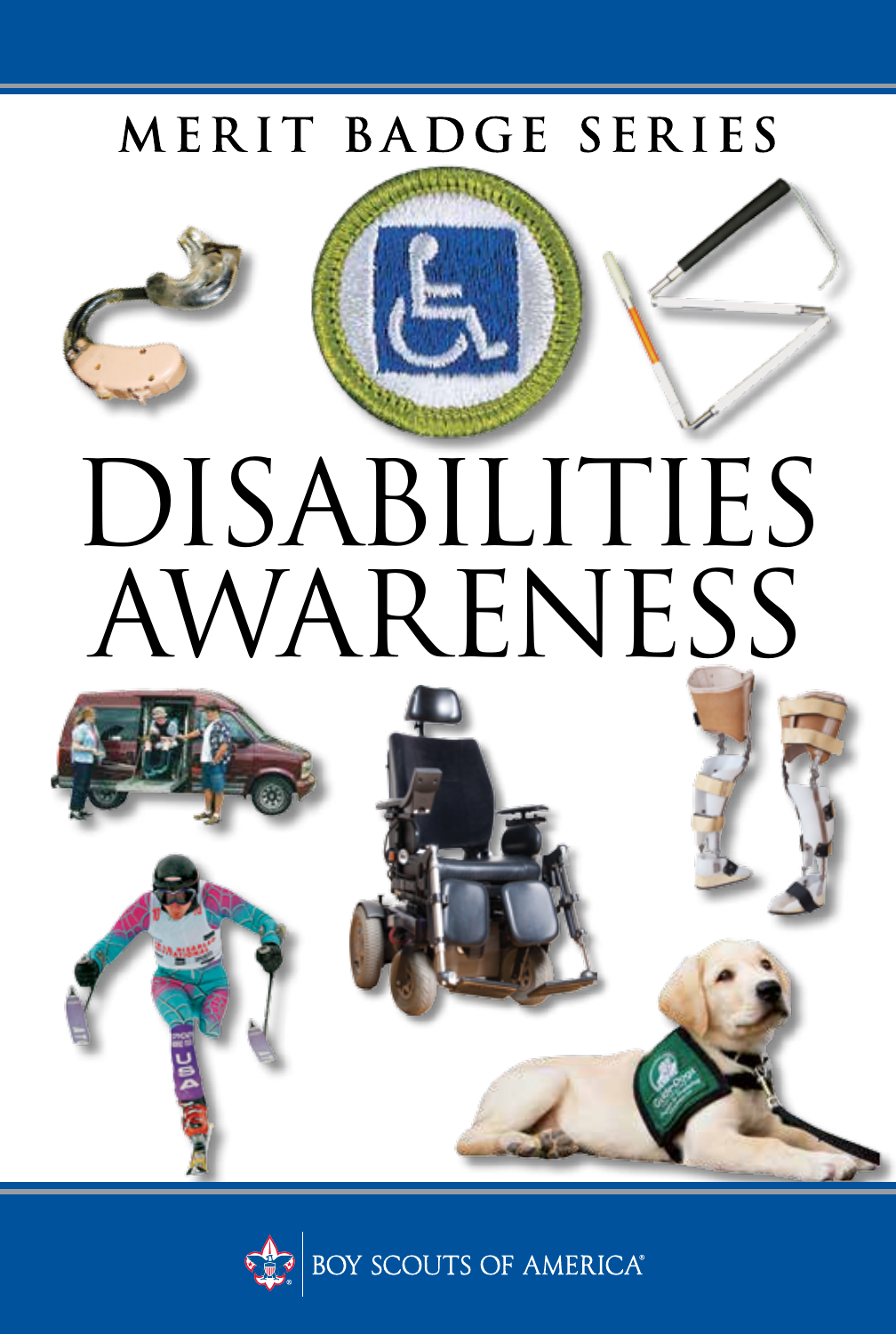

### **How to Use This Pamphlet**

The secret to successfully earning a merit badge is for you to use both the pamphlet and the suggestions of your counselor.

Your counselor can be as important to you as a coach is to an athlete. Use all of the resources your counselor can make available to you. This may be the best chance you will have to learn about this particular subject. Make it count.

If you or your counselor feels that any information in this pamphlet is incorrect, please let us know. Please state your source of information.

Merit badge pamphlets are reprinted annually and requirements updated regularly. Your suggestions for improvement are welcome.

# **Who Pays for This Pamphlet?**

This merit badge pamphlet is one in a series of more than 100 covering all kinds of hobby and career subjects. It is made available for you to buy as a service of the national and local councils, Boy Scouts of America. The costs of the development, writing, and editing of the merit badge pamphlets are paid for by the Boy Scouts of America in order to bring you the best book at a reasonable price.

Send comments along with a brief statement about yourself to Pilots and Program Development, S272 Boy Scouts of America • 1325 West Walnut Hill Lane • Irving, TX 75038 If you prefer, you may send your comments to merit.badge@Scouting.org.



# **Merit Badge Pamphlet + Digi = iFun**

Experience cutting-edge technology with the new digital merit badge pamphlet using your computer, tablet, or smartphone. Just purchase your digital pamphlet and you will have access to it—on the go—wherever you may be. The interactive digital version of the printed



copy includes special features, videos, extra photos, and other supplemental information.

The interactive digital merit badge pamphlets, which are searchable, include a mix of

- How-to videos and animations
- Interactive question and answer quizzes
- Slide shows
- Career biographies and videos

For a current list of interactive digital merit badge pamphlets, go to www.boyslife.org/meritbadges. (Be sure you have your parent's permission before you download or purchase anything online.)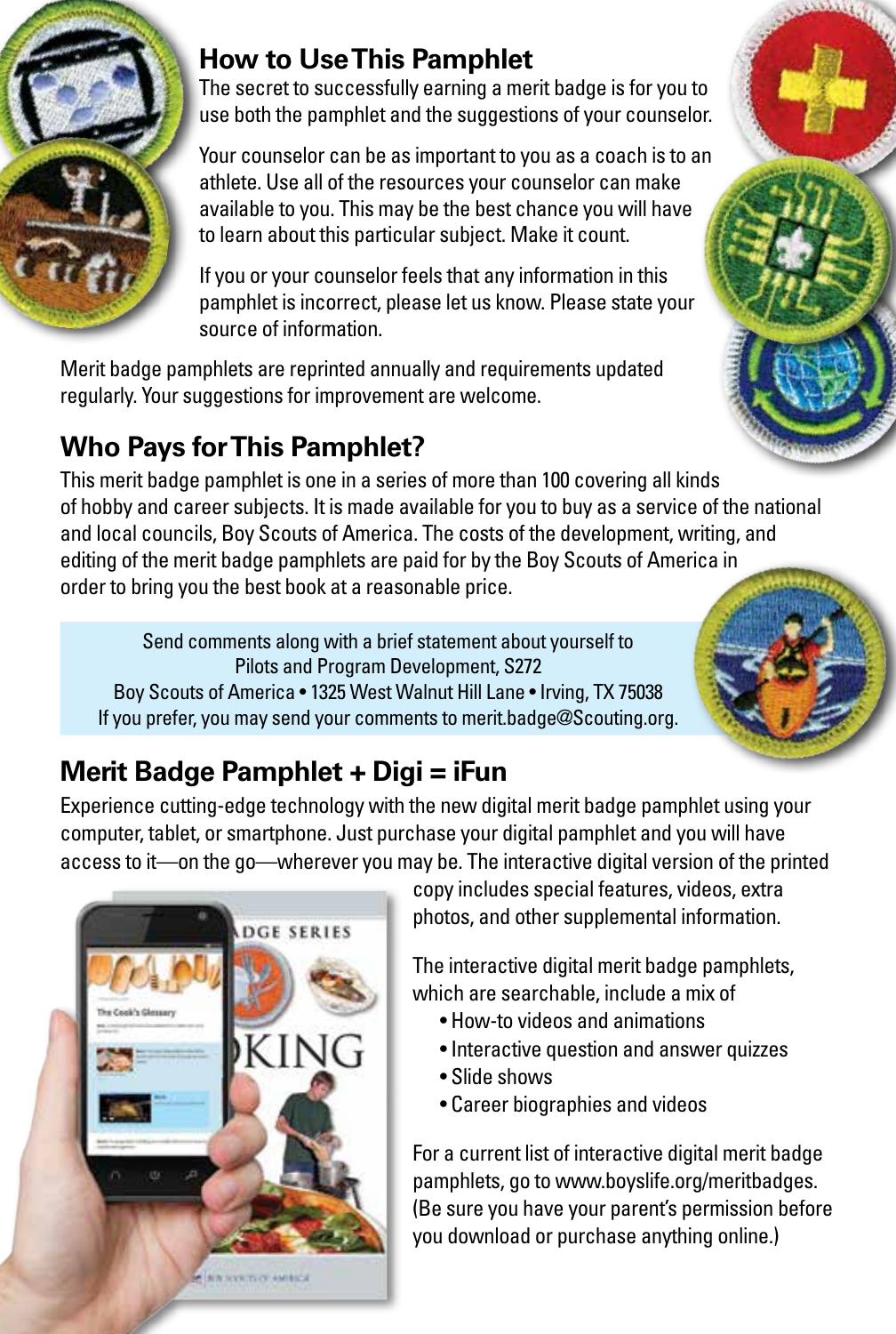**BOY SCOUTS OF AMERICA MERIT BADGE SERIES**

# **DISABILITIES AWARENESS**



*"Enhancing our youths' competitive edge through merit badges"*

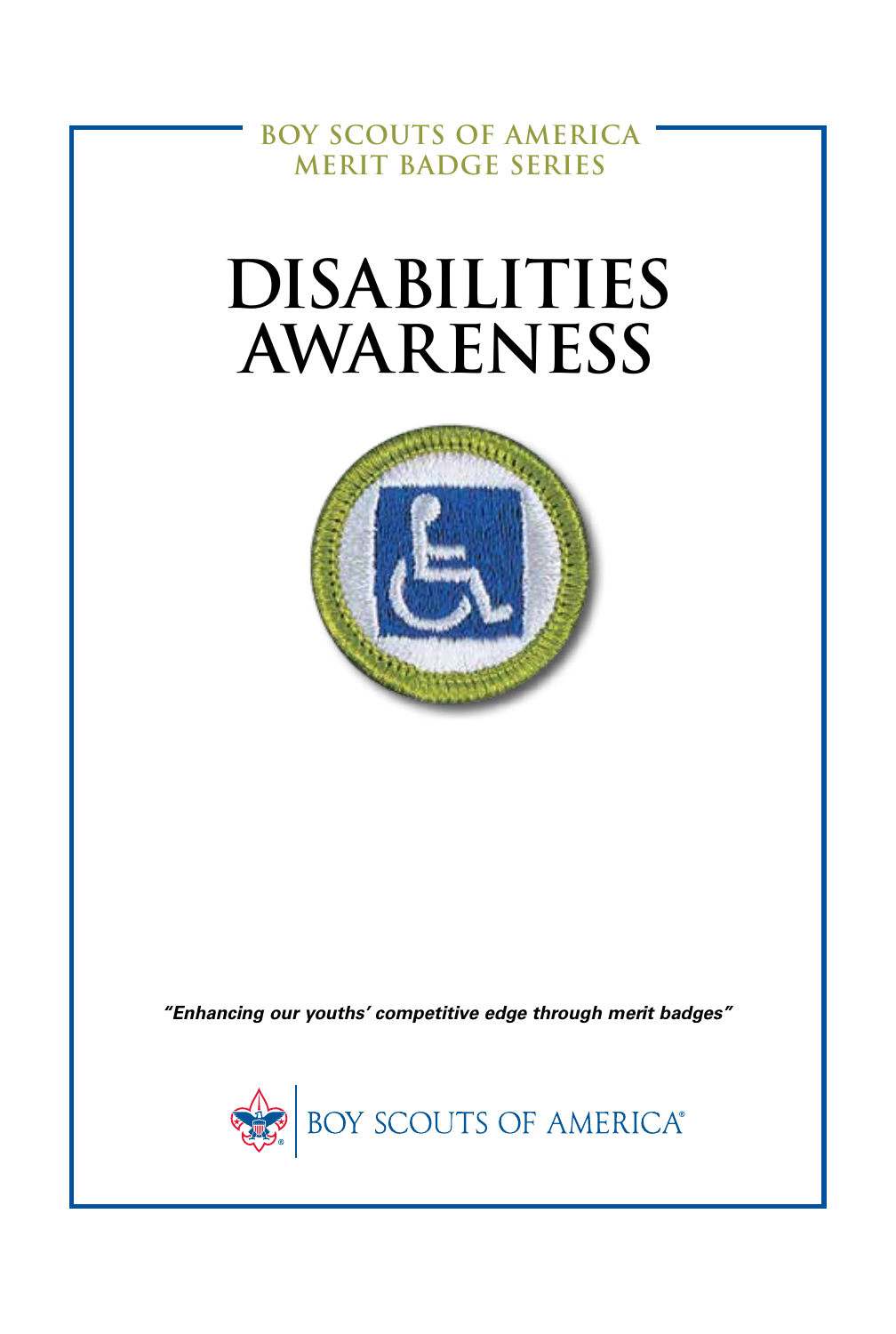# Requirements

- 1. Do the following:
	- a. Define and discuss with your counselor the following disabilities awareness terms: disability, accessibility, adaptation, accommodation, invisible disability, and person-first language.
	- b. Explain why proper disability etiquette is important, and how it may differ depending on the specific disability.
- 2. Visit an agency that works with people with physical, mental, emotional, or educational disabilities. Collect and read information about the agency's activities. Learn about opportunities its members have for training, employment, and education. Discuss what you have learned with your counselor.
- 3. Do TWO of the following:
	- a. Talk with a Scout who has a disability and learn about his experiences taking part in Scouting activities and earning different merit badges. Discuss what you have learned with your counselor.
	- b. Talk with an individual who has a disability and learn about this person's experiences and the activities in which this person likes to participate. Discuss what you have learned with your counselor.
	- c. Learn how people with disabilities take part in a particular adaptive sport or recreational activity. Discuss what you have learned with your counselor.
	- d. Learn about independent living aids such as service animals, canes, and augmentative communication devices such as captioned telephones and videophones. Discuss with your counselor how people use such aids.

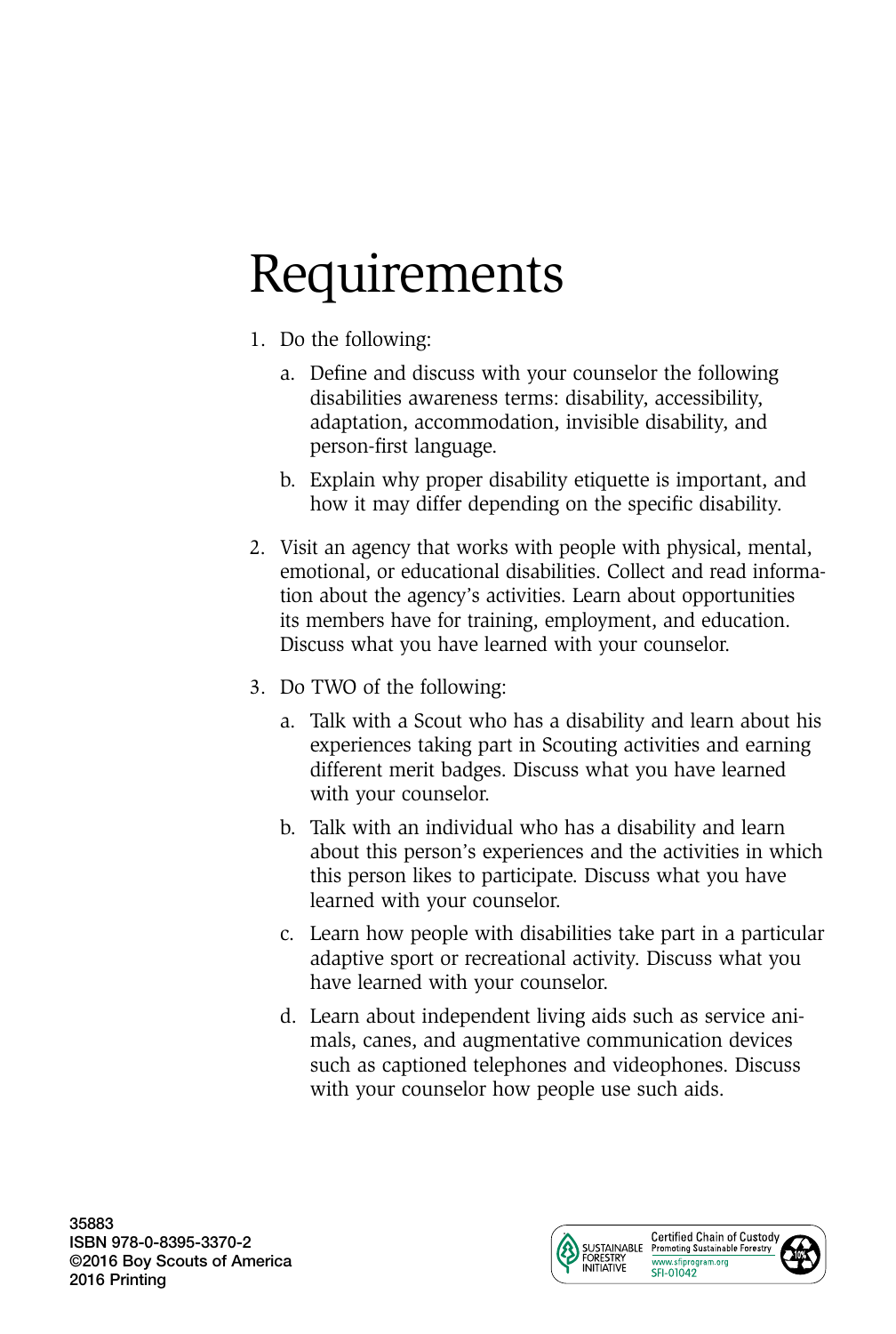- e. Plan or participate in an activity that helps others understand what a person with a visible or invisible disability experiences. Discuss what you have learned with your counselor.
- 4. Do EITHER option A or option B:
	- **Option A.** Visit TWO of the following locations and take notes about the accessibility to people with disabilities. In your notes, give examples of five things that could be done to improve upon the site and five things about the site that make it friendly to people with disabilities. Discuss your observations with your counselor.
		- Your school
		- Your place of worship
		- A Scouting event or campsite
		- A public exhibit or attraction (such as a theater, museum, or park)
	- **Option B.** Visit TWO of the following locations and take notes while observing features and methods that are used to accommodate people with invisible disabilities. While there, ask staff members to explain any accommodation features that may not be obvious. Note anything you think could be done to better accommodate people who have invisible disabilities. Discuss your observations with your counselor.
		- Your school
		- Your place of worship
		- A Scouting event or campsite
		- A public exhibit or attraction (such as a theater, museum, or park)
- 5. Explain what advocacy is. Do ONE of the following advocacy activities:
	- a. Present a counselor-approved disabilities awareness program to a Cub Scout pack or other group. During your presentation, explain and use person-first language.
	- b. Find out about disabilities awareness education programs in your school or school system, or contact a disability advocacy agency. Volunteer with a program or agency for eight hours.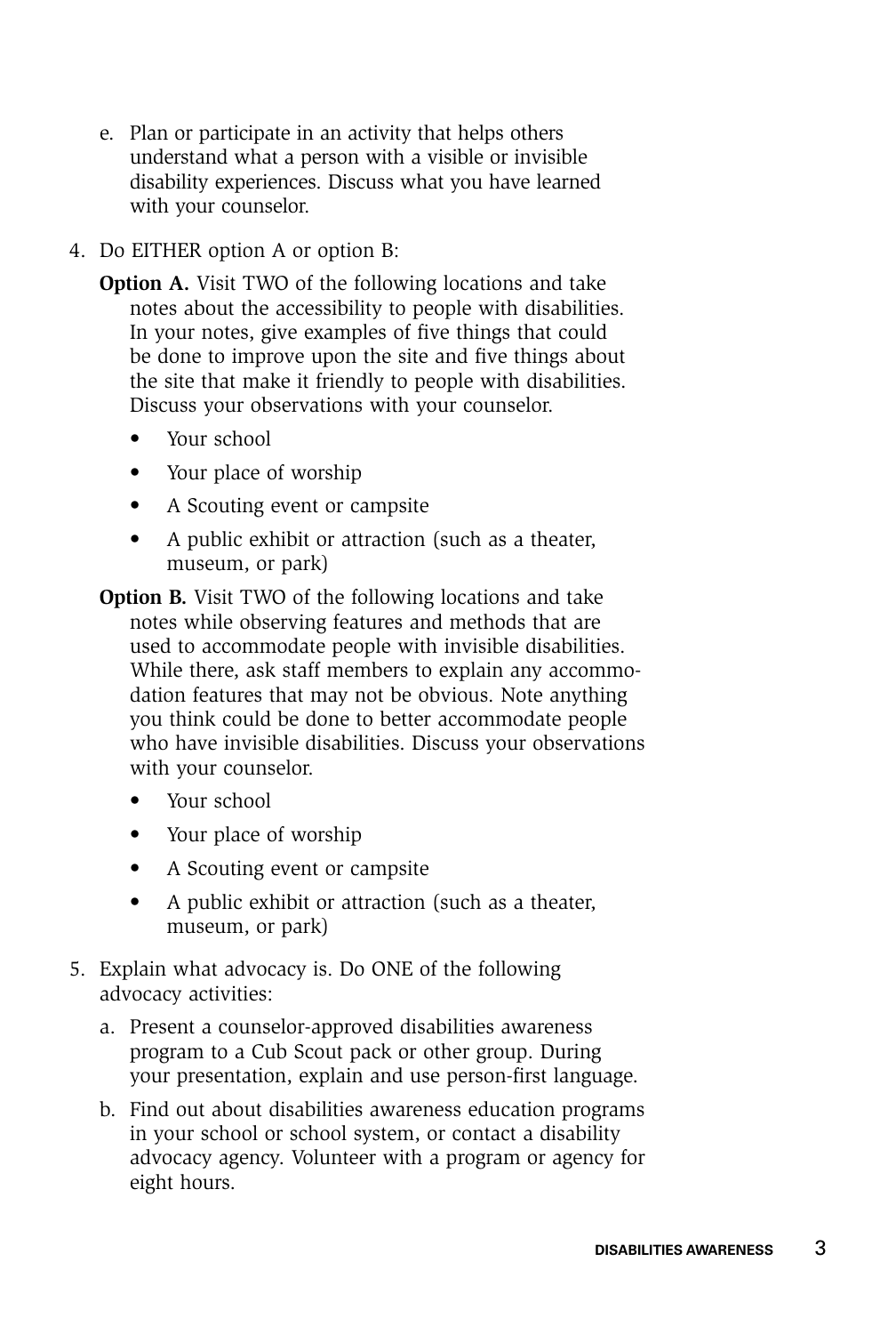- c. Using resources such as disability advocacy agencies, government agencies, the internet (with your parent's permission), and news magazines, learn about myths and misconceptions that influence the general public's understanding of people with disabilities. List 10 myths and misconceptions about people with disabilities and learn the facts about each myth. Share your list with your counselor, then use it to make a presentation to a Cub Scout pack or other group.
- 6. Make a commitment to your merit badge counselor describing what you will do to show a positive attitude about people with disabilities and to encourage positive attitudes among others. Discuss how your awareness has changed as a result of what you have learned.
- 7. Name five professions that provide services to people with disabilities. Pick one that interests you and find out the education, training, and experience required for this profession. Discuss what you learn with your counselor, and tell why this profession interests you.

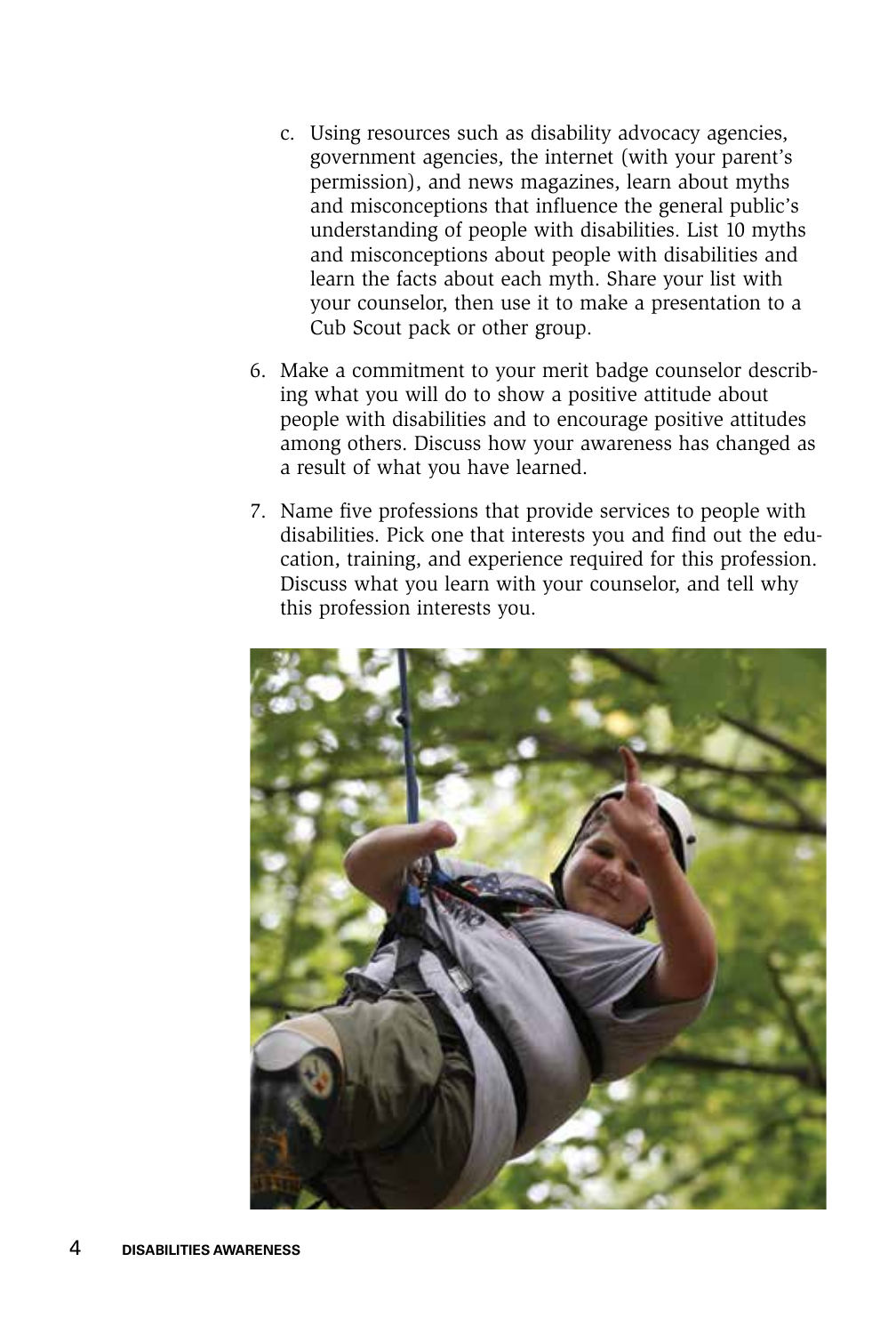# Disabilities Awareness Resources

#### **Scouting Literature**

*Architecture and Landscape Architecture, Athletics, Citizenship in the Community, Citizenship in the Nation, Citizenship in the World, Communication, Digital Technology, Engineering, First Aid, Inventing, Medicine, Public Speaking, Robotics, Signs, Signals, and Codes,* and *Sports* merit badge pamphlets; *Guide to Safe Scouting,* No. 34416; and *Guide to Advancement,* No. 33088 (section 10.0.0.0)

Visit the Boy Scouts of America's official retail website at http://www.scoutstuff.org for a complete listing of all merit badge pamphlets and other helpful Scouting materials and supplies.

*Boys' Life* magazine in Braille. National Library Service for the Blind and Physically Handicapped, Library of Congress, Washington DC. Toll-free telephone: 800-424-8567

Recordings of the *Boy Scout Handbook* and various merit badge pamphlets. Learning Ally. Toll-free telephone: 800-221-4792

*Boy Scout Handbook* in large print. Pilots and Program Development, Boy Scouts of America. Send requests via email to advancement.team@scouting.org.

The following materials are available at [www.scouting.org/](http://www.scouting.org/disabilitiesawareness.aspx) [disabilitiesawareness.aspx:](http://www.scouting.org/disabilitiesawareness.aspx)

- Scouting With Special Needs and Disabilities, an information sheet
- Guide to Working With Scouts With Special Needs and Disabilities, No. 510-071
- *Scouting for Youth With Disabilities Manual,* No. 34059
- Individual Scout Advancement Plan, No. 512-936
- *Abilities Digest* newsletter

For more information, email Disabilities. Awareness@scouting.org.

Resources for bullying prevention are available at [http://www.scouting.org/](http://www.scouting.org/Training/YouthProtection/bullying.aspx) [Training/YouthProtection/bullying.aspx.](http://www.scouting.org/Training/YouthProtection/bullying.aspx)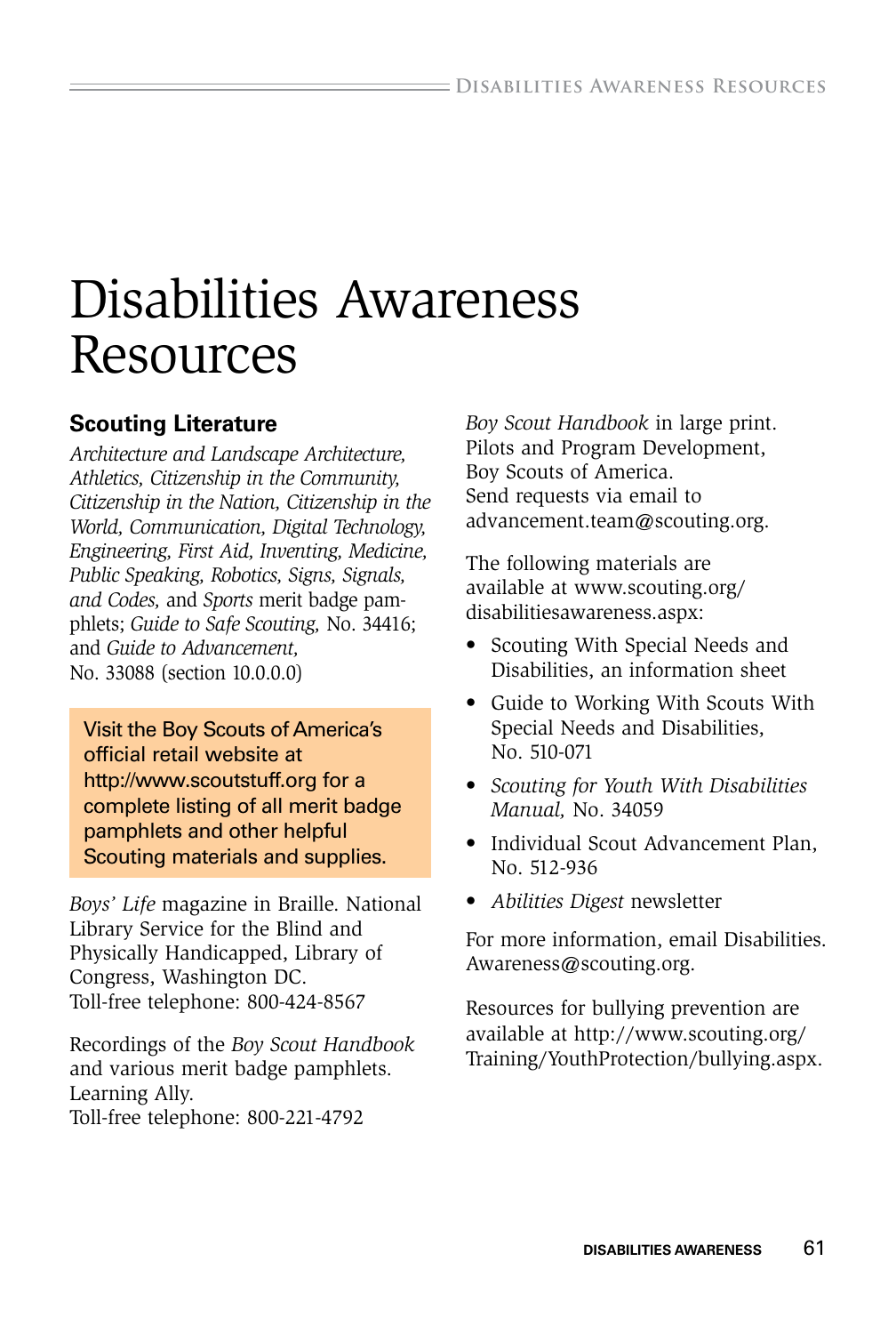### **Books**

#### **Fiction**

Many of these novels are classics available in several editions and formats including audio and large print.

Burnett, Frances Hodgson. *The Secret Garden.* HarperCollins, 2010. A lonely boy in a wheelchair misbehaves until his orphaned cousin moves in. A locked garden brings them closer as they transform the garden and themselves.

Byars, Betsy. *The Summer of the Swans.* Puffin Books, 2004. A teenager gains new insight into herself and her family when her brother with cognitive disabilities goes missing.

De Angeli, Marguerite. *The Door in the Wall.* Yearling Books, 1998. In 14thcentury England, a boy with physical disabilities proves his courage.

Dorris, Michael. *Sees Behind Trees.*  Disney-Hyperion, 1999. An American Indian boy with a special gift to "see" beyond his limited eyesight journeys with an old warrior to a land of mystery and beauty.

Draper, Sharon. *Out of My Mind.*  Atheneum Books, 2012. When a girl with cerebral palsy who cannot walk or talk is given a device that lets her "speak," she surprises everyone around her.

Flegg, Aubrey. *The Cinnamon Tree.*  O'Brien Press, 2000. When a land mine explodes beneath her, Yola Abonda must learn to walk again after the amputation of her leg.

Hoopmann, Kathy. *Blue Bottle Mystery: An Asperger Adventure.* Jessica Kingsley Publishers, 2006. A boy with Asperger's syndrome and his friend travel an exciting fantasy adventure when they discover an old bottle.

Janover, Caroline. H*ow Many Days Until Tomorrow?* Woodbine House, 2000. A boy with dyslexia spends an island summer with his grandparents, developing strengths and discovering new talents.

Konigsburg, E.L. *The View from Saturday.* Aladdin Paperbacks, 1998. Four unique students attract the attention of their paraplegic teacher, who chooses them to represent their class in the Academic Bowl.

Lord, Cynthia. *Rules*. Scholastic Press, 2008. A sister helps her brother with autism understand how to live in a world that does not always have compassion.

Martin, Ann M. *A Corner of the Universe.*  Scholastic, 2004. After a school for people with developmental disabilities closes, a family must deal with a childlike young man whose existence they have denied for years.

Mikaelsen, Ben. *Petey*. Hyperion Books, 2010. A man with cerebral palsy is misdiagnosed and institutionalized. Sixty years later, he befriends a boy and shares with him the joy of life.

Philbrick, Rodman. *Freak the Mighty.*  Scholastic Paperbacks, 2001. Two boys unite to become a powerful team, using their unique, differently abled talents as their strengths.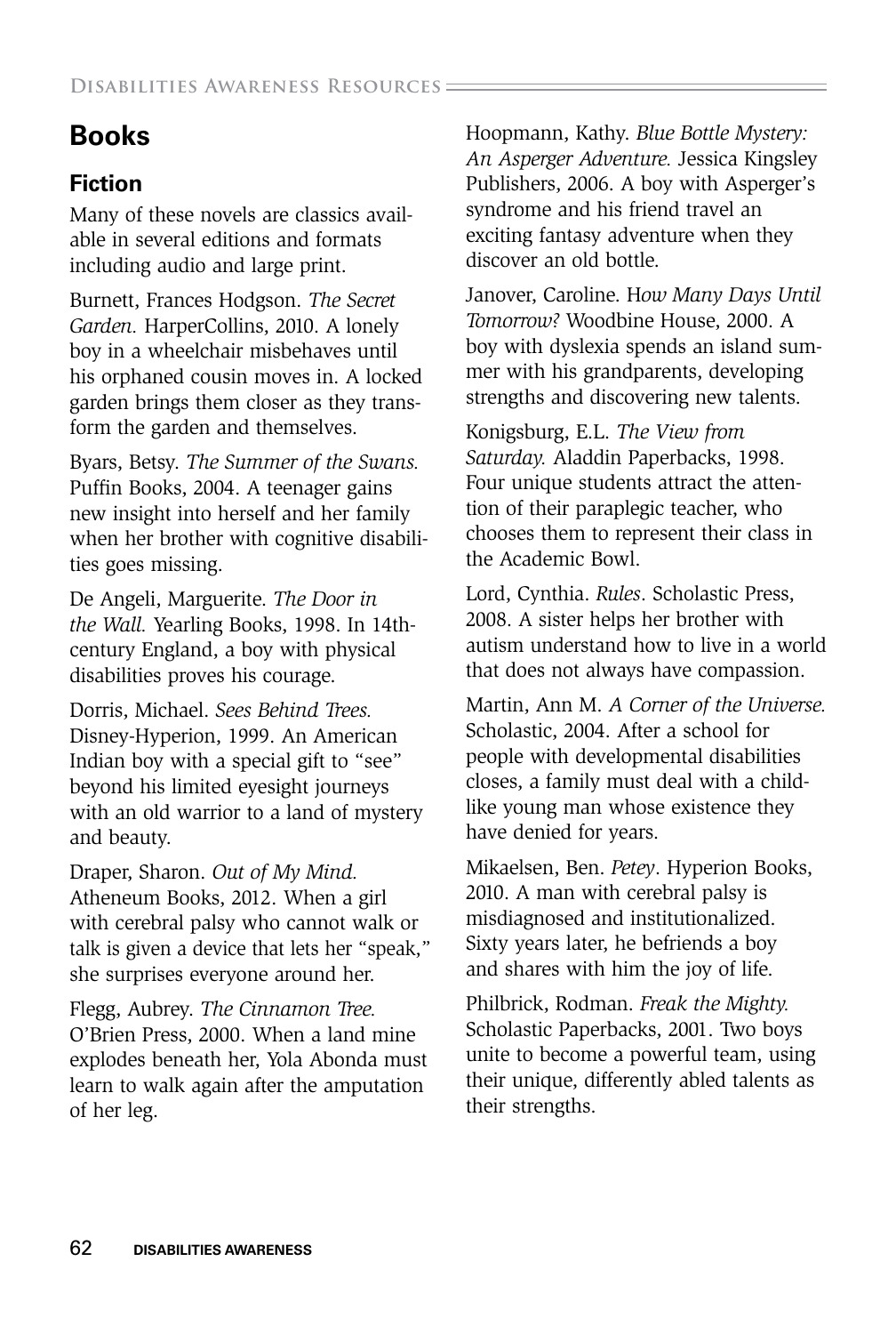Polacco, Patricia. *The Junkyard Wonder.*  Philomel Books, 2010. A teacher inspires her class of students with special needs to greater heights, and discovers hidden genius.

Taylor, Theodore. *The Cay*. Yearling Books, 2003. During World War II, an adolescent boy, blinded by a blow on the head, and an old man are stranded on a tiny island where the boy gains a new kind of vision.

Winkler, Henry. *Niagara Falls, or Does It?* Turtleback Books, 2003. In a series inspired by the author's own experiences with undiagnosed dyslexia, a fourth-grader decides to "show'" how he spent his summer instead of writing the usual essay.

#### **Nonfiction**

Abramovitz, Melissa. *Multiple Sclerosis.*  Lucent Books, 2010. Offers insights into the neurological disease known as MS, what causes it, and how people live with it.

Corman, Richard. *I Am Proud: The Athletes of Special Olympics.* Barnes & Noble Books, 2003. Portrays athletes' dignity, grace, and joy in competition.

Dougherty, Terri. *Epilepsy*. Lucent Books, 2009. Explains types of seizures and their triggers, and provides a historical perspective on treatments.

Flodin, Mickey. *Signing for Kids: The Fun Way for Anyone to Learn American Sign Language.* Perigee Books, 2007. An introduction to the expressive language used by many deaf people to speak with their hands.

Floyd, Ingrid. *Opening the Gate: Stories and Activities About Athletes With Disabilities.* CreateSpace, 2013. An introduction to the world of wheelchairs and prosthetics, with outstanding athletes recounting the experiences that helped them participate effectively in sports and led them to the top of their athletic careers.

Freedman, Russell. *Out of Darkness: The Story of Louis Braille.* Clarion Books, 1999. A biography of the 19thcentury Frenchman who developed a system of raised dots on paper that enabled others who are blind to read and write.

Kent, Deborah, and Kathryn A. Quinlan. *Extraordinary People With Disabilities.* Children's Press, 1997. A collection of biographies of 48 famous people who made great accomplishments despite their disability.

Kling, Andrew A. *Cerebral Palsy.* Lucent Books, 2012. Discusses the incurable disorder that strikes about two in 1,000 infants yearly in the United States.

Krueger, Tira. *Taking Tourette Syndrome to School.* JayJo Books, 2002. Portrays Tourette syndrome from the point of view of a child who has the condition.

Lauren, Jill. T*hat's Like Me! Stories About Amazing People With Learning Differences.* Star Bright Books, 2009. Stories of 16 adults and young people who overcome by focusing on their strengths instead of their learning disabilities.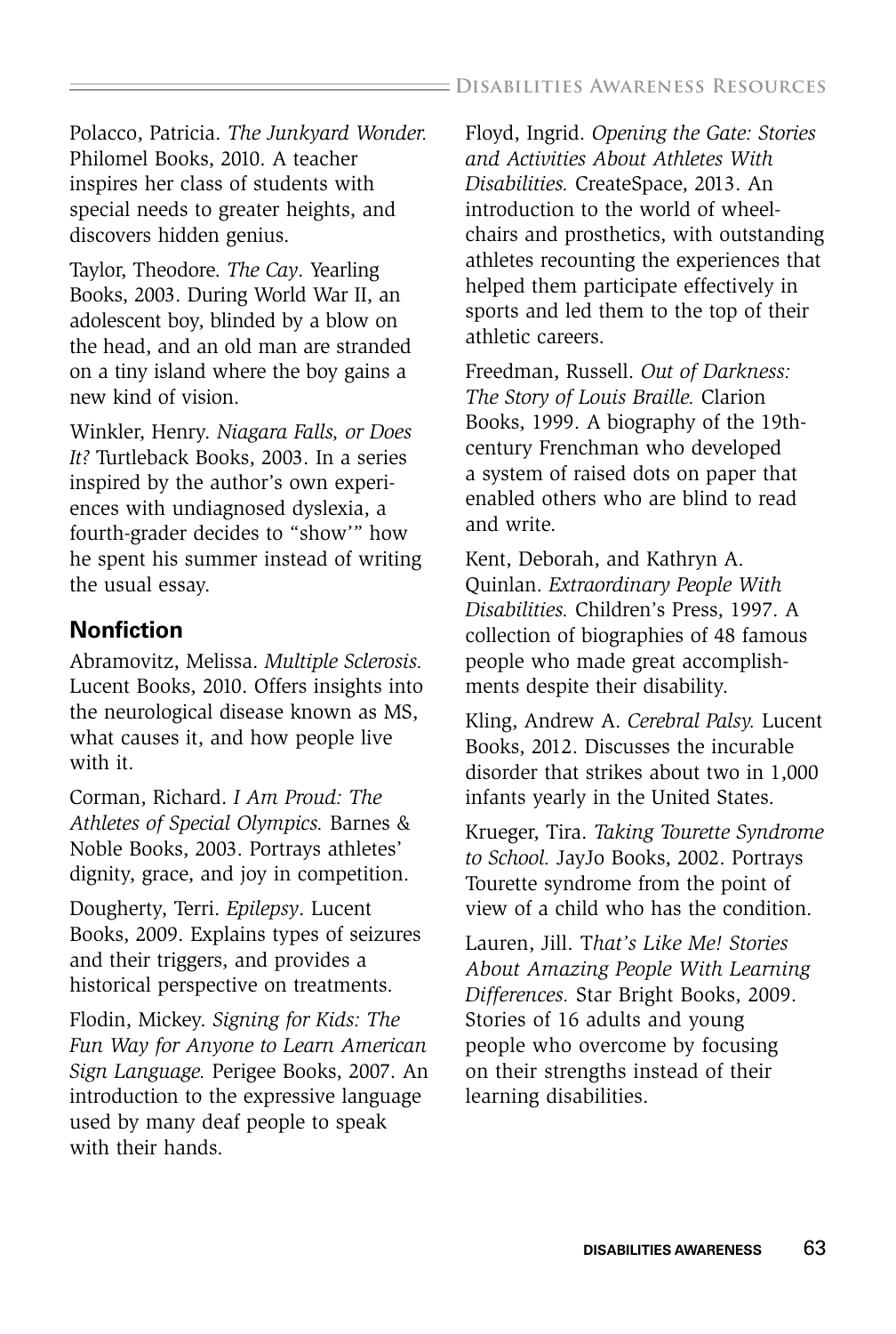Meyer, Donald, ed. *Views From Our Shoes: Growing Up With a Brother or Sister With Special Needs.* Woodbine House, 1997. Children ages 4 to 18 share their experiences of having a sibling with a disability.

Naff, Clayton Farris, ed. *Muscular Dystrophy.* Greenhaven Press, 2011. Explains the causes and treatments of muscular dystrophy.

Oleksy, Walter G. *Christopher Reeve.* Greenhaven Press, 1999. Discusses the life-altering accident of the actor known for his role as Superman and for his efforts on behalf of people with spinal cord injuries.

Paquette, Penny Hutchins, and Cheryl Gerson Tuttle. *Learning Disabilities: The Ultimate Teen Guide.* Scarecrow Press, 2006. Gives teenagers dealing with learning disabilities tools for coping with the obstacles they face.

Rogers, Dale Evans. *Angel Unaware.*  Revell, 2007. The story of a child with Down syndrome born to celebrities Roy Rogers and Dale Evans.

Stern, Judith, and Uzi Ben-Ami. *Many Ways to Learn: A Kid's Guide to LD.* Magination Press, 2010. Describes different learning disabilities and the many things children with LD can do to reach their goals.

Verdick, Elizabeth, and Elizabeth Reeve. *The Survival Guide for Kids With Autism Spectrum Disorder (and Their Parents).* Free Spirit Publishing, 2012. Helps young people with autism spectrum disorders understand their condition.

Vujicic, Nick. *Life Without Limits.*  Crown Publishing, 2010. Portrays a man born without arms or legs who lives a rich, fulfilling, independent life as an internationally successful motivational speaker.

Warner, Penny. *Learn to Sign the Fun Way!* Three Rivers Press, 2001. Provides games and other activities that help the reader learn to sign.

Weihenmayer, Erik. *Touch the Top of the World: A Blind Man's Journey to Climb Farther Than the Eye Can See.*  Plume Books, 2002. An adventurepacked memoir in which the author recalls becoming blind, acquiring a passion for mountain climbing, and succeeding in climbing Mount Everest.

Williams, Donna. *Nobody Nowhere: The Remarkable Autobiography of an Autistic Girl.* Jessica Kingsley Publishers, 2004. Takes readers into the mind of a person who has autism, giving an insider's view of a littleunderstood condition.

Woodyard, Shawn, and others. *Resources for People With Disabilities: A National Directory, 2nd ed.* Ferguson Publishing, 2001. Provides information about advocacy, assistive technology, organizations and associations, rehabilitations, state programs, and more.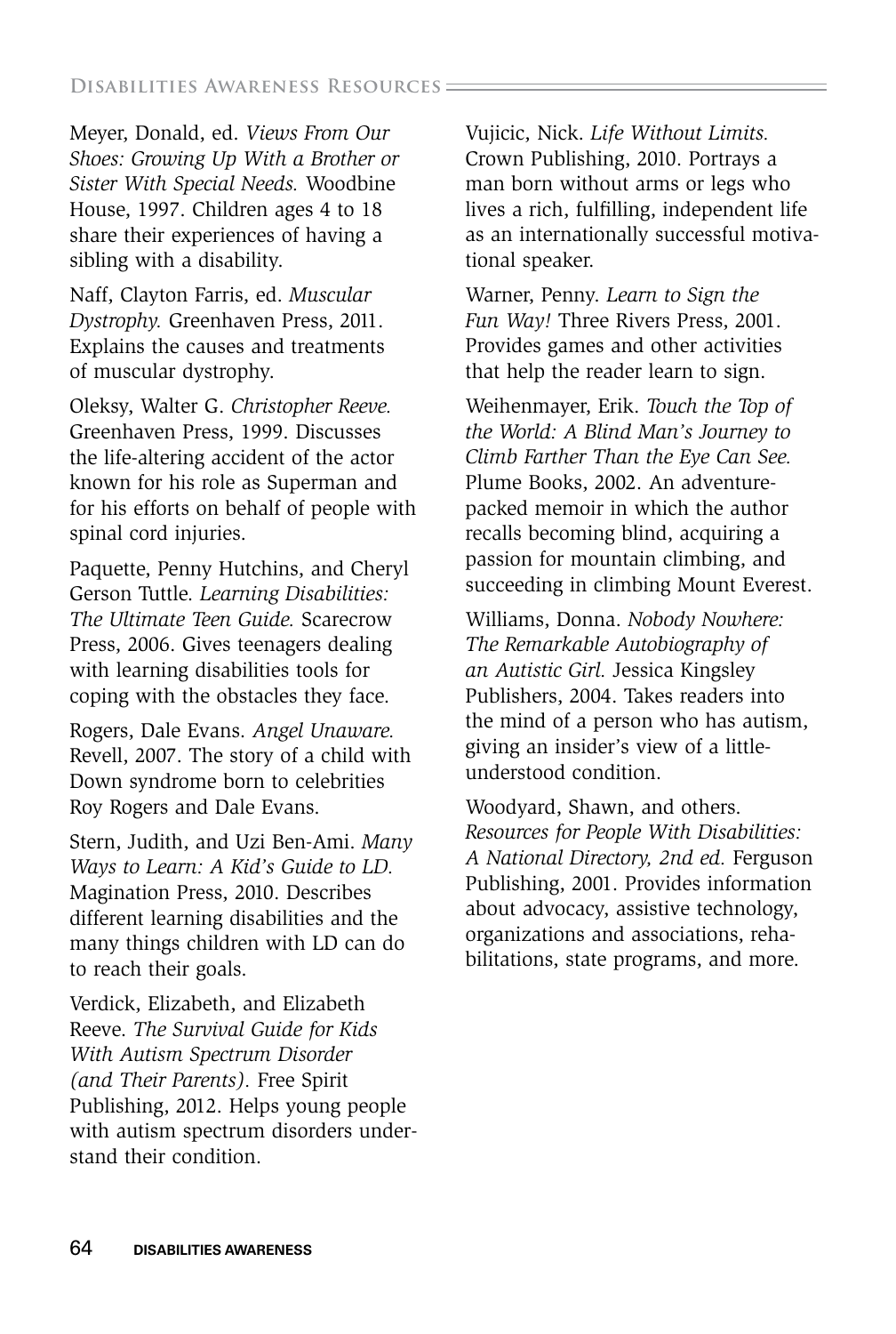### **Organizations and Websites**

In addition to those listed here, many local and regional organizations support people with disabilities. Internet searches (with your parent's permission) will help you find them.

#### **AbleData**

103 W. Broad St., Suite 400 Falls Church, VA 22046 Toll-free telephone: 800-227-0216 Website: http://www.abledata.com

#### **American Academy of Physical Medicine and Rehabilitation**

9700 W. Bryn Mawr Ave., Suite 200 Rosemont, IL 60018 Toll-free telephone: 877-227-6799 Website: http://www.aapmr.org

#### **American Association of People With Disabilities**

2013 H St. NW, Fifth Floor Washington, DC 20006 Toll-free telephone: 800-840-8844 Website: http://www.aapd.com

#### **American Association on Intellectual and Developmental Disabilities**

501 Third St. NW, Suite 200 Washington, DC 20001 Telephone: 202-387-1968 Website: http://aaidd.org

#### **American Council of the Blind**

1703 N. Beauregard St., Suite 420 Arlington, VA 22201 Toll-free telephone: 800-424-8666 Website: http://acb.org

#### **American Foundation for the Blind**

2 Penn Plaza, Suite 1102 New York, NY 10121 Telephone: 212-502-7600 Website: http://afb.org

#### **American Printing House for the Blind Inc.**

1839 Frankfort Ave. P.O. Box 6085 Louisville, KY 40206-0085 Toll-free telephone: 800-223-1839 Website: http://www.aph.org

#### **American Speech-Language-Hearing Association**

2200 Research Blvd. Rockville, MD 20850-3289 Toll-free telephone: 800-638-8255 Website: http://www.asha.org

#### **The Arc**

1825 K St. NW, Suite 1200 Washington, DC 20006 Toll-free telephone: 800-433-5255 Website: http://www.thearc.org

#### **Attention Deficit Disorder Association**

P.O. Box 7557 Wilmington, DE 19803-9997 Toll-free telephone: 800-939-1019 Website: http://www.add.org

#### **Autism Empowerment**

P.O. Box 871676 Vancouver, WA 98687 Telephone: 360-852-8369 Website: http://www.autismempowerment.org

#### **Autism Society**

4340 East-West Highway, Suite 350 Bethesda, MD 20814 Toll-free telephone: 800-328-8476 Website: http://www.autism-society.org

#### **Autism Speaks**

1 E. 33rd St., Fourth Floor New York, NY 10016 Telephone: 212-252-8584 Website: http://www.autismspeaks.org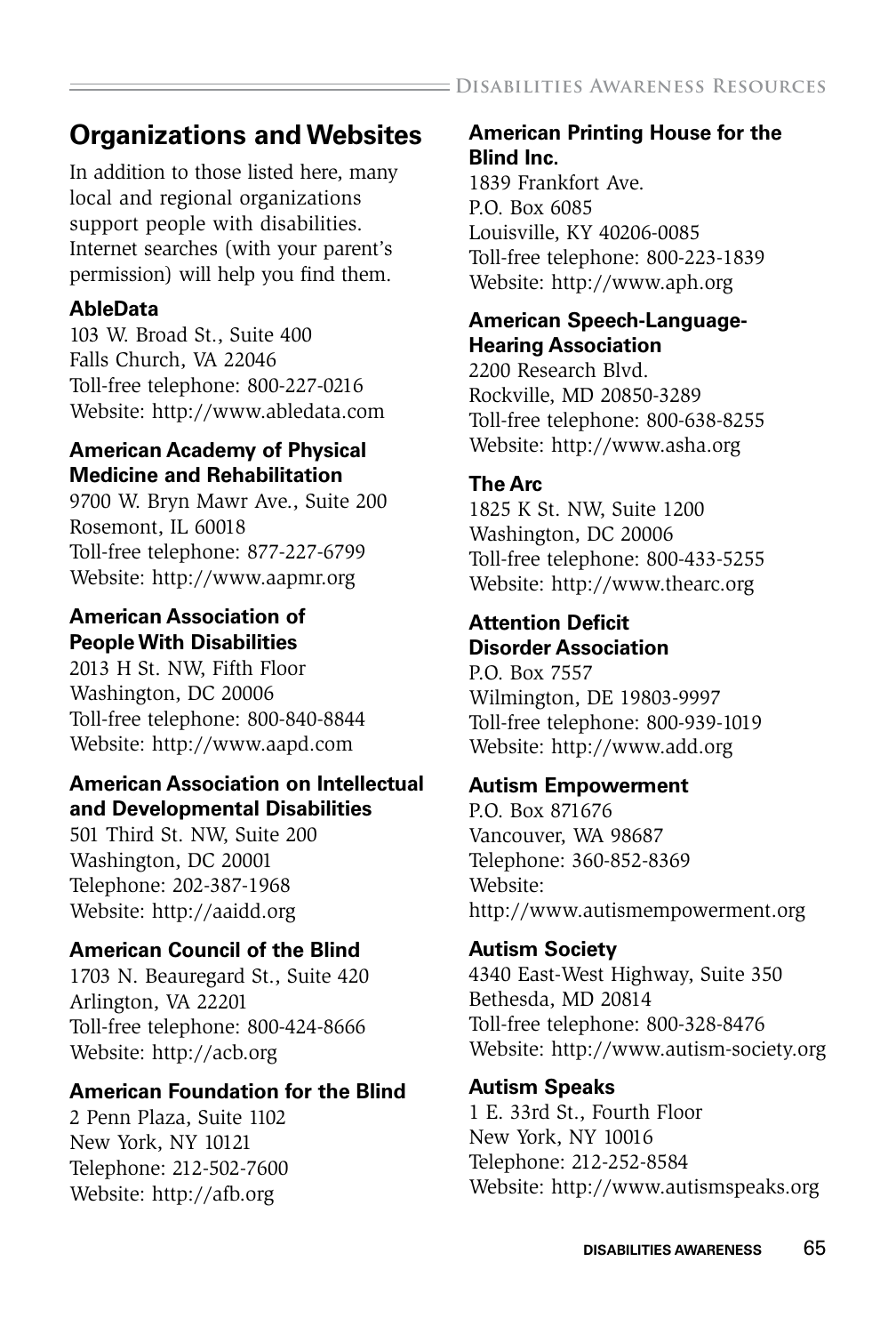#### **BlazeSports America**

1670 Oakbrook Drive, Suite 331 Norcross, GA 30093 Telephone: 404-270-2000 Website: http://blazesports.org

#### **Bookshare**

Website: http://www.bookshare.org

#### **Brain Injury Association of America**

1608 Spring Hill Road, Suite 110 Vienna, VA 22182 Telephone: 703-761-0750 Website: http://www.biausa.org

#### **Children and Adults With Attention-Deficit/Hyperactivity Disorder National Resource Center on ADHD**

4601 Presidents Drive, Suite 300 Lanham, MD 20706 Toll-free telephone: 800-233-4050 Website: http://www.chadd.org

**Disability.gov** Website: http://www.disability.gov

#### **Disability Is Natural**

P.O. Box 39076 San Antonio, TX 78218 Telephone: 210-320-0678 Website: http://www.disabilityisnatural.com

#### **Disabled American Veterans**

3725 Alexandria Pike Cold Spring, KY 41076 Toll-free telephone: 877-426-2838 Website: http://www.dav.org

#### **Disabled Sports USA**

451 Hungerford Drive, Suite 100 Rockville, MD 20850 Telephone: 301-217-0960 Website: http://www.disabledsportsusa.org

#### **Easter Seals**

233 S. Wacker Drive, Suite 2400 Chicago, IL 60606 Toll-free telephone: 800-221-6827 Website: http://www.easterseals.com

#### **Goodwill Industries International Inc.**

15810 Indianola Drive Rockville, MD 20855 Toll-free telephone: 800-466-3945 Website: http://www.goodwill.org

#### **Guide Dogs for the Blind**

P.O. Box 151200 San Rafael, CA 94915-1200 Toll-free telephone: 800-295-4050 Website: http://www.guidedogs.com

#### **Helping Hands**

541 Cambridge St. Boston, MA 02134 Telephone: 617-787-4419 Website: http://monkeyhelpers.org/

#### **International Dyslexia Association**

40 York Road, Fourth Floor Baltimore, MD 21204 Telephone: 410-296-0232 Website: http://www.interdys.org

#### **Learning Disabilities Association of America**

4156 Library Road Pittsburgh, PA 15234-1349 Telephone: 412-341-1515 Website: http://ldanatl.org

#### **Mental Health America**

2000 N. Beauregard St., Sixth Floor Alexandria, VA 22311 Toll-free telephone: 800-969-6642 Website: http://mentalhealthamerica.net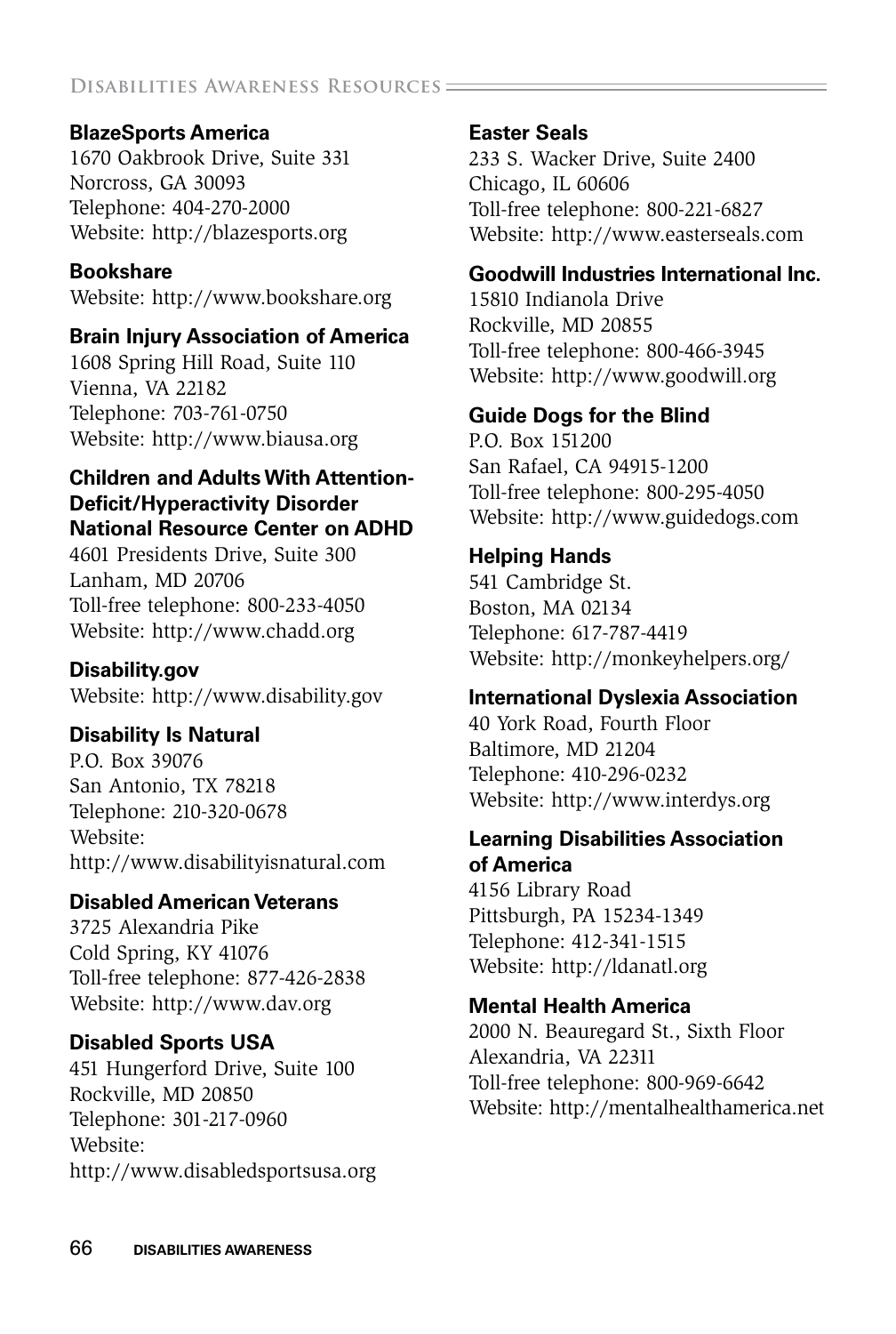#### **Muscular Dystrophy Association USA**

222 S. Riverside Plaza, Suite 1500 Chicago, IL 60606 Toll-free telephone: 800-572-1717 Website: http://www.mda.org

#### **National Association of the Deaf**

8630 Fenton St., Suite 820 Silver Spring, MD 20910-3819 Telephone: 301-587-1788 Website: http://www.nad.org

#### **National Center for Learning Disabilities**

32 Laight St., Second Floor New York, NY 10013 Toll-free telephone: 888-575-7373 Website: http://www.ncld.org

#### **National Center on Health, Physical Activity, and Disability**

4000 Ridgeway Drive Birmingham, AL 35209 Toll-free telephone: 800-900-8086 Website: http://www.nchpad.org

#### **National Down Syndrome Congress**

30 Mansell Court, Suite 108 Roswell, GA 30076 Telephone: 800-232-6372 Website: http://ndsccenter.org

#### **National Down Syndrome Society**

666 Broadway, Eighth Floor New York, NY 10012 Toll-free telephone: 800-221-4602 Website: http://www.ndss.org

#### **National Federation of the Blind**

200 E. Wells St. at Jernigan Place Baltimore, MD 21230 Telephone: 410-659-9314 Website: http://nfb.org

#### **National Library Service for the Blind and Physically Handicapped**

1291 Taylor St. NW Washington, DC 20542 Toll-free telephone: 800-424-8567 Website: http://www.loc.gov/nls

#### **National Multiple Sclerosis Society**

P.O. Box 4527 New York, NY 10163 Toll-free telephone: 800-344-4867 Website: http://www.nationalmssociety.org

#### **National Organization on Disability**

77 Water St., Suite 204 New York, NY 10005 Telephone: 646-505-1191 Website: http://www.nod.org

#### **National Rehabilitation Information Center**

8400 Corporate Drive, Suite 500 Landover, MD 20785 Toll-free telephone: 800-346-2742 Website: http://www.naric.com

#### **Special Olympics International**

1133 19th St. NW Washington, DC 20036-3604 Toll-free telephone: 800-700-8585 Website: http://specialolympics.org

#### **TASH**

(Equity, Opportunity, and Inclusion for People with Disabilities) 2013 H St. NW, Suite 404 Washington, DC 20006 Telephone: 202-540-9020 Website: http://tash.org